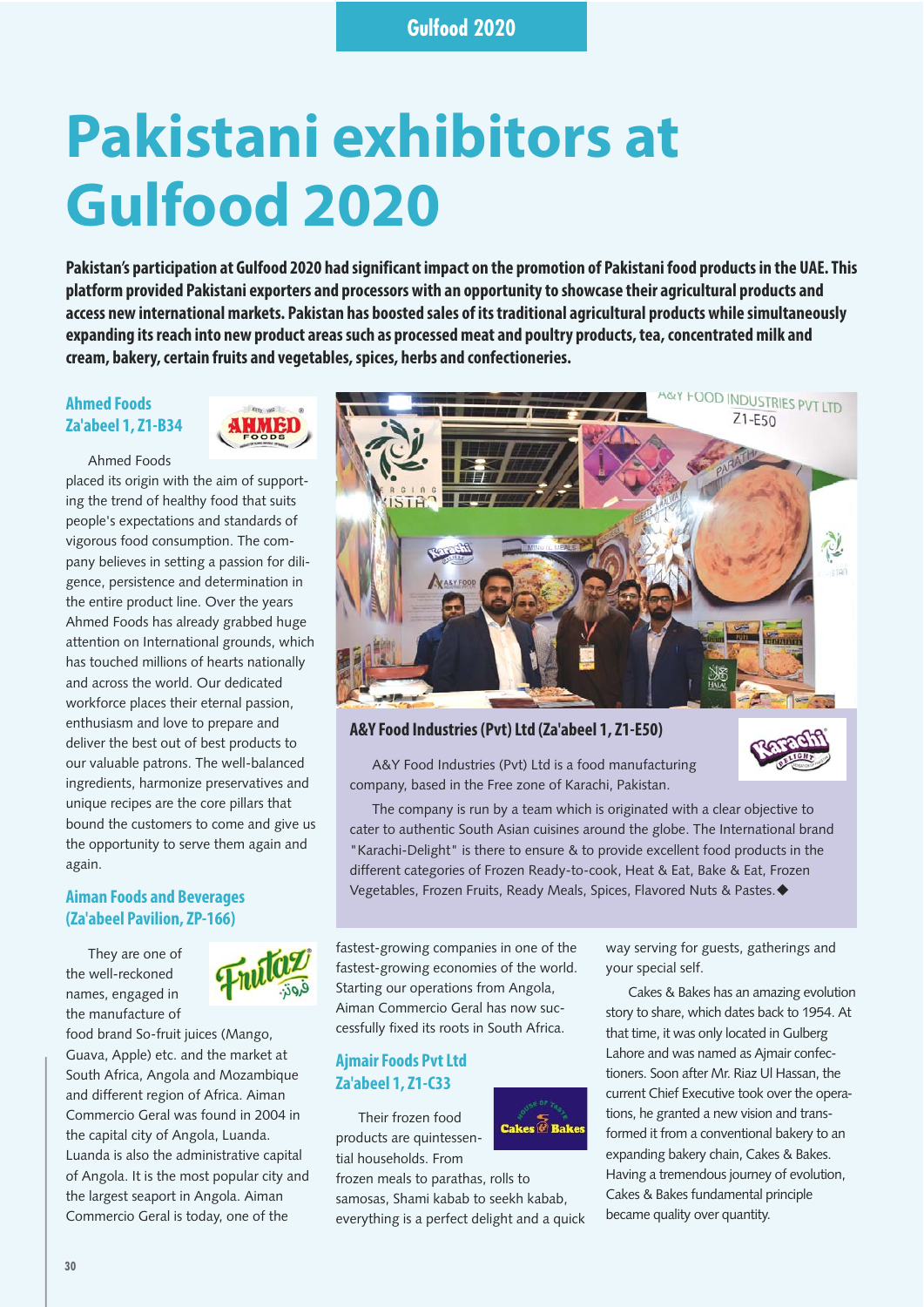#### **Al Khair (Za'abeel 1, Z1-D30)**

For over the 20 years has grasped some of the Natures gifts with the hand of



gratitude and creativity to develop, refine and present these gifts to humanity. Al Khair has been dedicated to helping people improve their physical well-being by providing pure, natural premium products aligned with a healthy lifestyle. Al Khair's premium natural products have won wide spread popularity and recognition as being the standard-bearer and the top of the line in international markets of more than 30 countries spread over 5 continents.

#### **Amir Rice Traders (Za'abeel 1, Z1-D2)**

Amir Rice Export & Import co is one

of the leading rice exporters of Pakistan. They have won many gold medals & export trophies by the honorable president of



Pakistan and the honorable prime minister of Pakistan for the best export performance of rice.

The story of Amir Rice Traders begins with the founder Mian Abdul Rashid (Late) and dates all the way back to 1965. It was around that time he bought an ordinary traditional rice husking machine and by adding new machinery of paddy husking and milling with husk fire type paddy dryers to create what is today known as Amir Rice Traders.

## **Asian Food Industries Limited Hall 9, Stand 983**

Asian Food Industries (AFI) under the brand name Mayfair has



brought joy to millions of consumers since 1969. Mayfair with its premium quality confectionery and biscuit brands brings fond memories to young kids and all who have grown up savoring the candies, bubbles, chews, toffees and biscuits. They enjoy the trust of their consumers in Pakistan and in over 25 countries around the world.

## **Ambala Bakers, Sweets & Nimco (Za'abeel 1, Z1-D53)**

**"Ambala Bakers, Sweets and Nimco" is a familyowned business founded in 1981. Their specialty comprises all Asian sweets and traditional bakery items including Halwa, Cake Rusk, Nan Khatai, Pheni (Fried Vermicelli) and Tea Rusk. Below are some of the key facts & figures which will help in deciding as to why Ambala Bakers And Sweets is the best supplier.**

**They prepare all the three main ingredients used in sweets and bakery products**



**in-house, which are Desi Ghee, Butter and Khoya (Milk Fat). This not only provides assurance that the products are made from utmost quality ingredients but also reinforces the position in meeting demands which otherwise could be an issue with involving third-parties.**

**According to Mr. Aqeel Ahmed, "The most important thing which attracts customers towards Ambala Bakers and Sweets, is our dedication towards meeting stringent quality and an uncompromising behavior for customers. We have a network of inter-linked departments, each specialized in their related fields, for efficient round-the-clock operation. Our strong team of 150+ professionals is dedicated to local and export orders. We have state of the art packaging and manufacturing equipment in our facilities to ensure that every single item maintains the high quality and standards to meet customer requirements."**-

#### **Barkat Rice Mills (Pvt) Limited Za'abeel 1, Z1-B16**

From fertile and rich land of Punjab, they bring their customers the best



variety of Basmati rice known for its aroma, elongation and taste.

#### **Bismillah Sehla Processing Plant (Pvt.) Ltd (Za'abeel 1, Z1-C43)**

Bismillah Sehla Processing Plant (Pvt.) Ltd., (BSPP) has the pleasure to introduce as one of the leading rice

Millers/processors/exporters located in Bucheki, the famous rice district area of Nankana Sahib where all kinds of rice are

cultivated. BSP is a visionary establishment of forefathers as were primarily rice growers.

## **Chappal Traders (Za'abeel Pavilion, ZP-112)**

Chappal Group is one of the leading exporters of Pakistan. Established since 1967; it has been more than



four decades satisfying customers all around the world. They have vast range of products, which include Basmati & Non-Basmati Rice Varieties, Corn, Sugar, Wheat, Wheat Flour, Honey, Spices, Herbs, Crude Drugs, Gums, Dry Fruits, Dry Roses, Rock Salt, Onion, Potatoes and also Animal Feed Products like Wheat

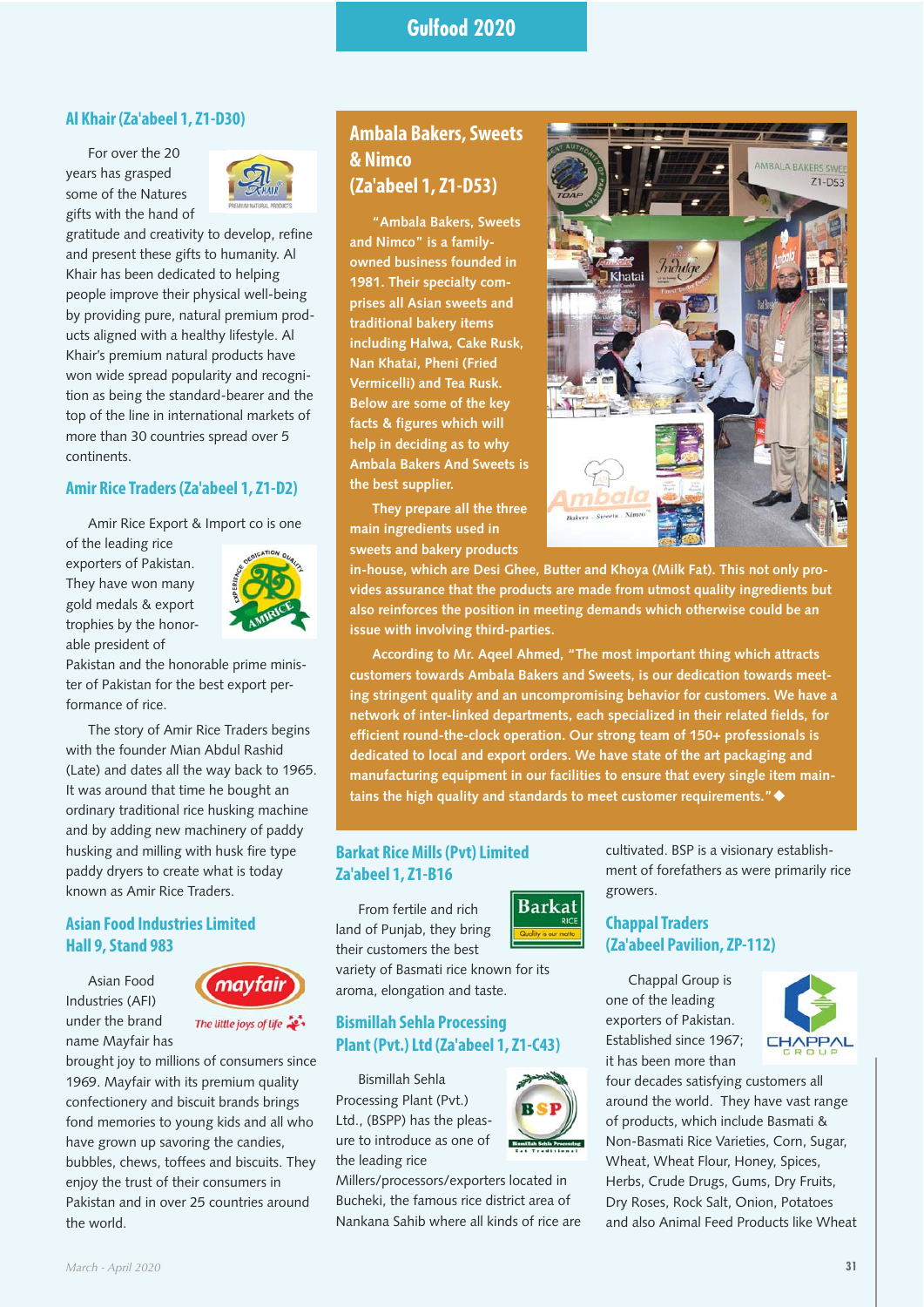Bran, Rice Husk, Wheat Straw, Rapeseed Meal and Animal Feed. Head Office is located in Karachi, the business hub of Pakistan.

They have also owned 04 re-processing units with the latest equipped machines under the supervision of technical staff and the mill unit located at Sakro, Thatta and TCP Bin Qasim Rice Godwn, Pipri, Karachi near to Port Qasim.

## **Continental Biscuits Limited Hall 9, Stand K9-2**

For more than two decades CBL is engaged in the manufacturing and mar-



keting of the Brand LU. They have an array of products which are pre-eminent in the branded biscuits business both in Pakistan and abroad.

## **Danpak Food Industries (Pvt) Ltd. Za'abeel 1, Z1-B37**

Danpak Food Industries, Pakistan is a well-known con-



fectionery company that offers its clients and consumers new, innovative and the best quality products. It was established in 1986 and since then Danpak has been identified for its distinctive range of products including chocolates, bubble gums, candies, toffees, etc.

## **East Rice Company Pvt Ltd. Za'abeel 1, Z1-D2**

East Rice Company is the one-stop solution to all your rice import requirements.



Their diverse and coherent milling & processing facilities and expertise in the rice milling sectors are the strongest assets.

East Rice Company is one of the largest and well-organized rice export houses in Pakistan but success does not come overnight, it is the result of decades of hard work and commitment. Rice business has been in the family for four generations it all started with Muhammad Din Narang well before the partition of India and Pakistan, with the passage of time East Rice Company has grown into a colossal group in the rice sector.

## **Eastern Products (Pvt.) Ltd Za'abeel 5, Z5-A52**

EASTERN PRODUCTS (PVT) LIMITED, is the manufacturers of VITAL Tea, VITAL Pink Salt, VITAL Rice & VITAL Soap.



They have different quality variants in our Black Tea, Green Tea, Pink Salt, Rice & Soap which are liked and admired by customers. The company is among the top seller of quality Tea products in Pakistan and several other countries across the globe.

## **English Biscuit Manufacturers Pvt. Ltd. Hall 9, Stand E9-7**

With a legacy spanning more than 50 years of baking and serving over 75 million biscuits every day, EBM, has recently launched

Cake Up -an exciting and high-quality cupcake brand for its loyal consumers.

## **Engro Eximp Agri Products (Pvt) Limited (Za'abeel 1, Z1-D56)**

Engro EXIMP AgriProducts Pvt.



Ltd. or EEAP is an agri-consumer company with rice brands in Pakistani & International market under the umbrella name 'Onaaj'. EEAP has one of the largest rice processing facilities in Pakistan with an annual production capacity of approx. 70,000 MT of exportable rice. They offer a pvt. labeling as well and currently supplying to on the largest and reknown buyers from European, North American and Middle East countries. In Middle-east they offer a complete range of Basmati rice: Super Basmati White/Brown, 1121 – Raw/White/Steam and Parboiled (Sella – Golden/Creamy), Non-Basmati: PK 386 categories in pvt. Label and Brand. They are actively participating in international food tenders and AID programs as well.

## **Five Star Enterprises Za'abeel 1, Z1-C47**

Motidana Basmati Rice is the flagship brand of five-star enterprises with a vision to





make it the premier Pakistani rice brand, preferred and consumed by all people nationally and globally. The organization's essential aspect is to provide quality excellence and customer satisfaction as being delivered by the brand Motidana Basmati Rice.

## **Foodex (Za'abeel Pavilion, ZP-44)**

Exporters of Halal Fresh chilled meat and frozen bone-in and boneless meat of Bull,



Cow, Buffalo, Goat, Sheep, chicken and Camel. Exporters of frozen meat and ready to cook and ready to eat meat products in the retail pack.

## **Garibsons (Pvt) Ltd (Za'abeel 2, Z2-C17)**

Garibsons (Pvt.) Ltd. is a family-owned business and was established in 1976. Their main line of business includes Rice



Reprocessing / Milling / Exporting. Their rice milling capacity is about 100 m.tons per hour.

## **Golden Harvest Foods Private Limited Za'abeel 1, Z1-C30**

They are a family-owned company committed to providing Pakistanis with

nutritious and superior quality bread products. Within a decade of their inception, they have



grown to capture 35% of the consolidated market share of all bread products in Pakistan, a fact that speaks volumes about how well consumers have connected with their products and the values. Beginning with the plant in Karachi, commissioned in October 1981, their famous product Dawn Bread built up a reputation for freshness, quality, and taste. Creating nationwide awareness and demand for the bread products, they set up a plant in Islamabad in January 1985.

## **Guard Agricultural Research & Services (Pvt) Ltd (Za'abeel 2, Z2-B18)**

Guard Agri is part of the financially strong, highly diversified GUARD GROUP

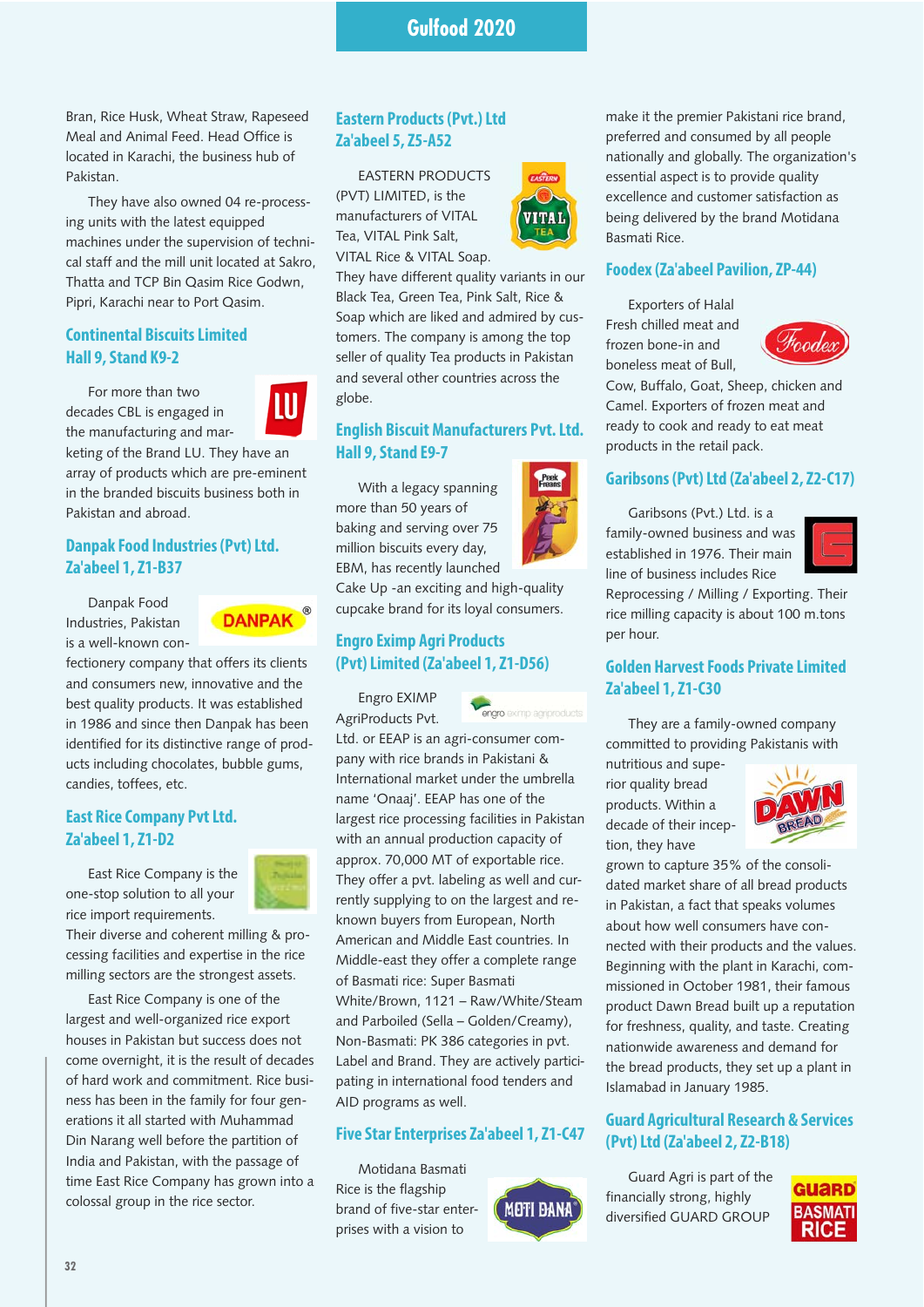of Companies, established in 1948 and with interests in Manufacturing, Auto Parts & Accessories, Automotive Lubricants, Food & Agriculture and Agricultural Research & Development.

## **Haji Khushi Mohammad & Company Za'abeel 1, Z1-C50**

When it comes to Commodity Trade, the name of HKM stands as



a Paragon in the Field. Established in 1931, the HKM group has its own Husking and Milling Facilities for Rice. They are now one of the leading rice exporters of Pakistan.

## **Hamdard Laboratories (WAQF) Pakistan (Za'abeel 4, Z4-J45)**

Hamdard manufactures has almost 450 traditional herbal medicines, sup-



plements, and products. Some of them are very popular indeed. Their best-seller is 'RoohAfza' which is also called 'The Original Red Drink of the East.

#### *Rooh Afza*

The latest Rooh Afza Zindagi Mubarak campaign by Hamdard Pakistan, as it capitalized on the power of unconditional love of a father towards his daughter and how he sends her Rooh Afza as a precious gift to make her not to miss the fragrance and flavor of home. This direction devised by RG Blue Communications took the audience by storm. The Mubarak platform, hence, was further extended to Ramzan Mubarak, Dosti Mubarak, Sardi Mubarak engaging the daily relationships of life.

## **Hayat Industries Pvt. Ltd Za'abeel, Z1-B40**

Hayat Industries, founded in 1971, has been exporting its brand of premium



quality Basmati rice, Shahzada for over 20 years. It is one of the most popular Pakistani rice brands and this is a testament to the product quality and the team's effort in maintaining it.

## **Hilal Foods Private Limited Hall 9, Stand 1026**

Hilal Foods Pvt. Ltd. is one of the leading



confectionery and food manufacturing companies in Pakistan and exporting to more than 20 countries around the world. Since inception in 1957, Hilal Foods is manufacturing high-quality products with a focus on continuous improvement and Research and Development.

## **Hub-Pak Salt Refinery Za'abeel Pavilion, ZP-D34**

They are an SA8000 & CTPAT compliant, and



Kosher, Halal, ISO 14001:2015, ISO 9001:2015 + HACCP, BRC, GMP & GMP+B2 certified company. They work on all the available grades of salt, for both industrial and domestic use. In the beginning, the production of salt by Hub-Pak was only one ton per day. The team of Hub-Pak started working on expansion and continuous quality management and 30 years later, they are producing excellent quality salt with an installed capacity of 620 tons per day at Hub. HUB-Plant is located at the industrial estate of Hub known as Hub Industrial Trading Estate (H I T E) covering over 50,000 square meters.

## **Ideal Rice Industries Pvt. Ltd. Za'abeel 1, Z1-B49**

Ideal Rice Industries is located in Shahkot, the industrial heart of



cares, Ideal Rice is a leading manufacturer and supplier of Basmati and non-Basmati brown and white varieties of rice with a dominant presence in supermarkets and certified sellers throughout the country.

## **Ismail Industries Limited Hall 9, Stand 994**

Since launching its flagship brand CandyLand in 1988, Ismail Industries has



established itself as the largest confectionery manufacturer as well as the largest confectionery exporter in Pakistan. Over the years, Ismail Industries has expanded horizontally by launching brands such as Bisconni (biscuits and cookies) and SnackCity (chips, peanuts, etc.), as well as vertically through Astro Plastics, which manufactures packing and plastic films.

## **Jasons Commodities (Za'abeel 1, Z1-D36)**

Jasons Commodities based in Karachi-Pakistan is one the sister-con-



cerned company to its parent company called Jassani Group, that deals in Realestates, manufacturing of biscuits and Confectionaries in Uganda and also deals in Sugar and Palm Oil from all over the world.

Jasons specifically deals in the area of milling/processing and exporting Rice (allvarieties basmati and non-basmati) to mainly Far-east, Middle-east and African Ports.

## **Jatlee Commodities (Za'abeel 1, Z1-C51)**

Jatlee Commodities is one of Pakistan's finest rice produc-



ers and exporters, offering a diverse assortment of basmati and non-basmati rice verities. Their portfolio of products also includes cotton, wheat, sesame seeds, grains, oilseeds, spices and pulses. They are also a major originator and distributor for rice and broken rice from different origins like the USA, Thailand, Myanmar and Vietnam. Their product availability, both as a buyer and a seller, is a unique competitive advantage. They currently have marketing offices in Karachi, Singapore, Dubai, Hong Kong, Madagascar, Kenya and New York.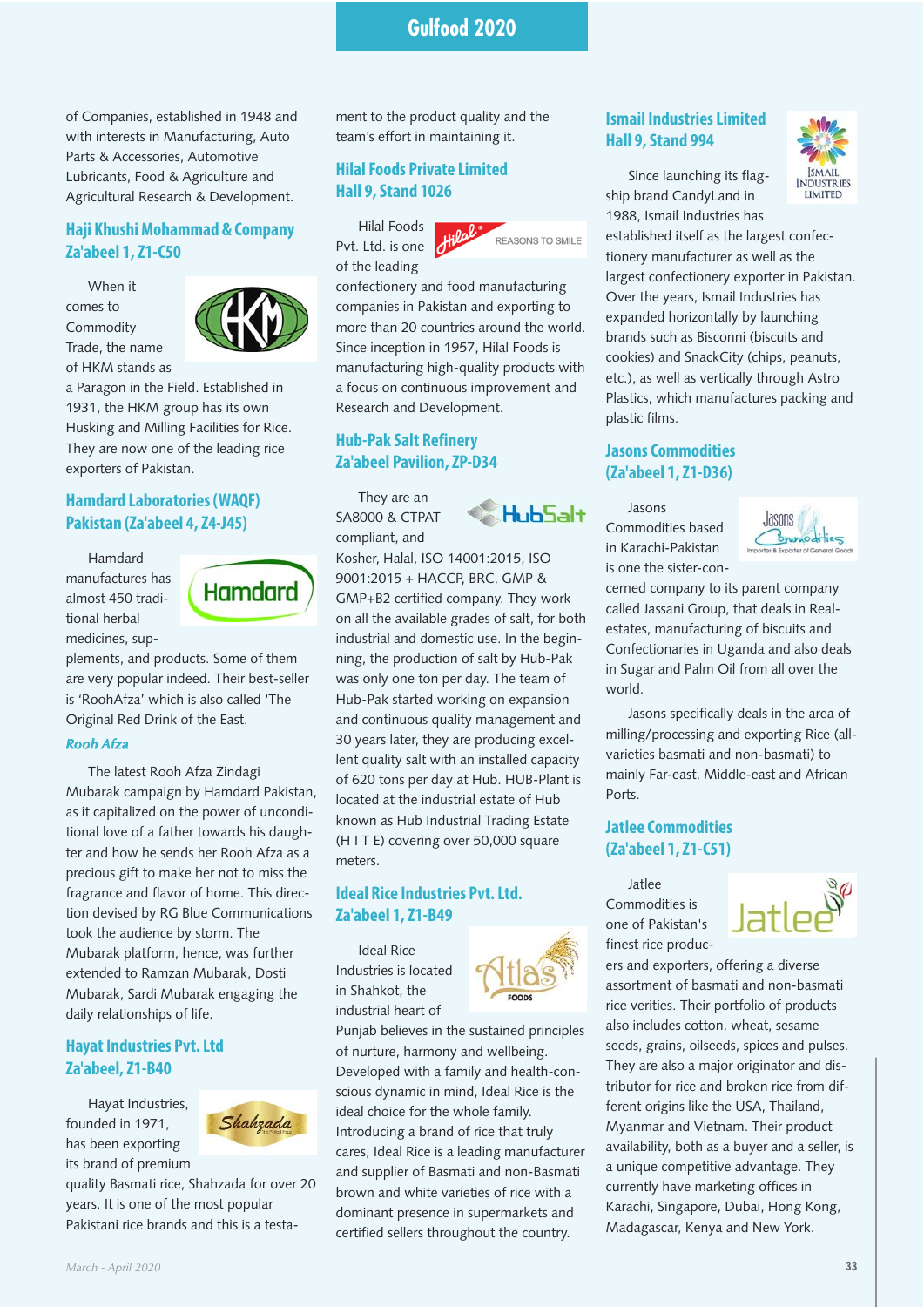## **Jazaa Foods Put. Ltd. Za'abeel 1, Z1-C45**

Established in

the year 2015, Jazaa Foods is built on



international standards and carries numerous products under its flagship brand "Jazaa." Built under the visionary leadership of Late Junaid Jamshed, Jazaa Foods aims to become a leading food company both locally and internationally. This is achieved by offering a wide variety of ethnic food products that cater to the needs of its consumers both in Pakistan and worldwide.

## **K&N's Foods (Pvt) Limited Hall 4, Stand E4-2**

For over 50 years, K&N's international brand



of Purely Different chicken products has remained true to its purpose of providing better nutrition through poultry for the Health and Happiness of people.

## **Kafi Commodities (Pvt) Ltd Za'abeel Pavilion, ZP-96**

Since the inception of the company in 1982, KAFI



Commodities Pvt Ltd has diversified from commodities business to continue expanding its profile of developing an assorted range of food products under the brand of 'ESSENCE' and 'KAFI KITCHEN'.

Their goal is to provide products and services without compromising quality and hygiene standards, also customer satisfaction is ensured while continuously improving every aspect of facility to product considering international quality standards.

## **Kausar Rice & General Mills Za'abeel 2, Z2-G99**

With a history spanning over six decades of excellence in the food business, Kausar Group of Companies is a progressive



third-generation family business established by (late) Mr. Malik Mubarik Ali in 1951. From very humble beginnings, they are currently ranked amongst the leading processors of Processed Rice, Cooking Oils, Vegetable Oil Meals and Fats, Banaspati Ghee, Laundry Soap, Poultry Feeds and Broiler Chicken across Pakistan.

#### **Khalid Foods (Za'abeel Pavilion, ZP-46)**

KHALID SWEETS & BAKERS provides foods of high quality, personalized services and value



for money. They have accumulated various recipes throughout the country and offer an alluring range of eatables such as Sweets, Namkeens, Toast, Halvajaat, Cookies etc. Their products are are hygienically prepared at processing unit with ensuring east human involution.

## **Khan Rice Mills (Za'abeel 1, Z1-B55)**

Khan Rice Mills is one of the leading Growers, Miller and Exporter of Rice from

Pakistan. The company was established in 1958 and has been exporting rice all over the world since 1991. They are now the third generation entered in this rice business.

## **KM Food Industries Pvt Ltd Za'abeel 1, Z1-D42**

Organized By Founder Mr. Ch. Muhammad Sharif, K.M. FOOD



INDUSTRIES (PVT) LTD is A Sister Concern Of M/s Arshad Brothers, having An Extensive Experience Of Over 40 Years In The Distribution And Manufacturers Of Confectionary And Foodstuff.

The Company K.M. FOOD INDUS-TRIES (PVT) LTD is involved In the manufacturing Of A Variety Of Quality Confectionary Including Cup Jelly, Hard-Boiled candies, Deposit candies, Fruit & Milk Chew Toffees, Cereal Bars Chocolates Etc.

## **LOTTE Kolson (Pvt.) Limited Za'abeel Pavilion, ZP-G4**

Lotte Kolson, previously known as K. S. Sulemanji Esmailji and Sons is a Pakistani food company that is **LOTTE Kolson** 

a subsidiary of South Korean conglomerate company Lotte Corporation. It is known for its Kolson brand. It is based in Karachi, Pakistan. The company is known for the largest selling snack brand Slanty, and biscuits brand Bravo. The company was founded in 1942 and was one of the first pasta makers in Pakistan. In 2010, Lotte Corporation acquired the company and subsequently renamed it, Lotte Kolson. In 2019, the company expanded its business and established a new factory in Kasur District, Punjab, Pakistan.

## **M.M. Commodities Za'abeel 1, Z1-D32**

M.M. Group of Companies is one of



Pakistan's s fastest growing professionally managed organizations founded in 1986 by Mr. Mahmood Baqi Moulvi. Since 1986 the company's activities have diversified and progressed over a range of industries such as grains (rice and wheat), oilseeds and meals (Canola, Soybean, Sunflower), palm oil and its fractions, trading of coal, shipping and cargo handling services (stevedoring), poultry (layers, broilers and fresh meat) as well as being a stock brokerage house offering clients the opportunity to trade shares in the Karachi Stock Exchange and commodities such a as Gold and Silver on the Pakistan Mercantile Exchange.

## **Malka Foods Pvt Ltd Za'abeel 1, Z1-C53**

Malka is a global food company that provides



high-quality products to its consumers

around the world. It is a culinary kitchen brand that truly understands the sub-continental culture and traditional taste. The uniqueness of products lies in core belief that food has to be safe and healthy. They are proud of not adding any MSG to the products and making them Glutenfree. MSG and Gluten both are known to be bad for health.

## **Manal Foods Pvt Ltd Za'abeel 1, Z1-D48**

Manaal Foods, previously known as Al-Manaal Rice Processing Mills

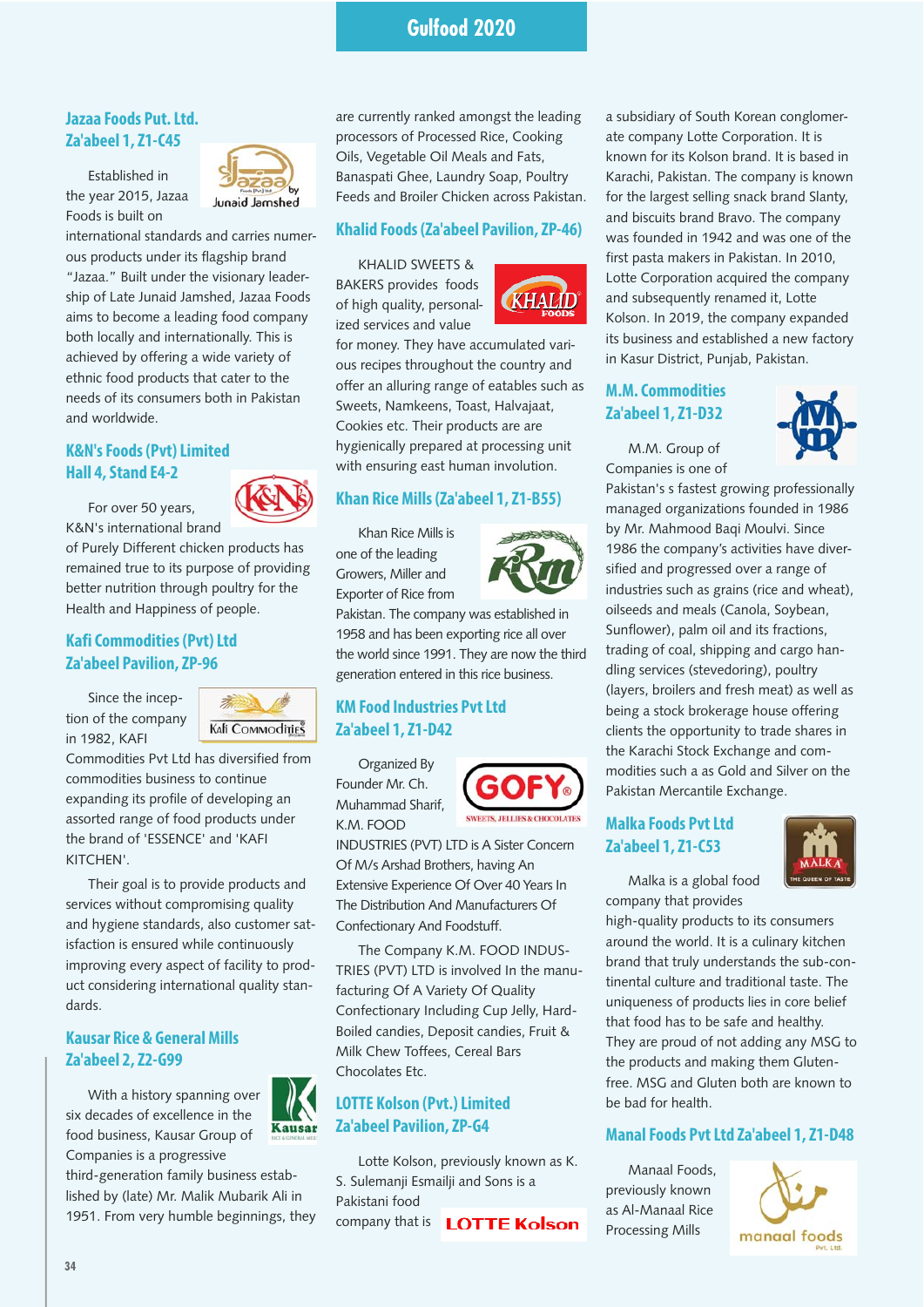has been in the rice industry for over two decades. In the last decade, it has grown into a group of companies and is one of the top service providers within all expertise of rice and other commodities.

While quality rather than volume is the primary concern of Manaal Foods, we still strive to be the lowest-cost producer of rice in the region. The goal is to increase the long-term productivity of Pakistani soil by making the most efficient use of resources. They also continually review and improve crop management practices to enhance the environmental and societal impacts of rice production.

## **Marhaba Laboratories Za'abeel 1, Z1-C35**

Marhaba is one of the largest companies engaged in research, development, production, and marketing of Food Products, Herbal



Cosmetics, Herbal Remedies and many other OTC products.

Marhaba has a perfect GMP, Quality Assurance and ISO Quality Management System to meet customer satisfaction, National & International standards. Consistent quality products, continuous high standards of service and affordable prices are playing a major role in the growth of business.

#### **Marvi Enterprise (Za'abeel 1, Z1-D54)**

Basically, they are Rice Growers since Generations, and as such Rice Farming, Processing and Exports are the fields, in which they



have vast knowledge, expertise and skills. The vision is to enrich the world through Top Quality Rice Grains. Along with cultivation, they also started Commodity Trading in 1935, and later in 1996 we established Export set up too; immediately after the Government of Pakistan allowed the Private Sector to Export Rice from Pakistan. Earlier "Rice Export Corporation of Pakistan" (RECP); the Government-owned Corporation was the only authority to Export Rice from Pakistan and were one of their major Rice suppliers during that period. Their more

than 28 Rice Export Markets across the Globe clearly reflect professional attitude and best Product Quality with a complete range of all varieties.

#### **Mast Qalander Group of Companies Za'abeel 1, Z1-B43**

Mast

spices and related products.



Qalander Group is rec-



ognized as an entity of principles, dignity, and professionalism in the international markets of pulses, grains, oilseeds, feed,

#### **Master Trading (Za'abeel 1, Z1-D51)**

Master Trading established in 2001, as an exporter of Botanicals,



Ayurvedic herbs, Natural & Essential Oils, etc. A wide exposure and deep understanding of the industry gives us insight into the needs of the changing market. The organization believes in the concept of total quality management emphasizing strong customer relationship management, high quality and on-schedule delivery of its products. Master Trading strives to upgrade the existing standards of quality through innovation and hard work. Their products pass through stringent quality checks to ensure that only the best product reaches to clients. Their valued expertise has enabled us to nurture business relationships for mutual advantage and has earned overwhelming response from its clients all over the world.

## **Matco Foods Pvt. Ltd. Za'abeel 1, Z1-B26**



Matco Foods is an

IFC-investee company with over 50 years of experience in the rice industry, and a global portfolio of more than 150 corporate customers.

## **Mehran Bottlers (Pvt) Ltd Za'abeel 6, Z6-5**

Mehran Spice And Food Industries



Multi Food Industries Multi Food

Industries are one of the largest manufacturers and exporter of Halal ethnic frozen

food operating in the Karachi export processing zone (KEPZ) since 2004.

## **Mehran Spice And Food Industries Za'abeel 1, Z1-B44**

Since 1975, MSFI proudly maintains the strictest quality and hygiene standards HACCP &



ISO 9001 which have enabled us to become the leading food company with a premium brand today in countries such as USA, Canada, Europe, Australia, Asia, Africa, and All GCC Countries. Their diverse range of products tantalizes the taste buds of millions of consumers around the globe with Mehran Brand Spice Recipes, Straight Spices, Arabic Spices, Pickles &Chutneys, Pastes, Desserts, Rice, Ketchup & Sauces.

#### **Meskay & Femtee Trading Company (Private) Limited (Za'abeel 1, Z1-C55)**

Meskay & Femtee Trading Company



(Pvt.) Ltd (MFTC) was established in 2006, MFTC is a leading grain trading, milling, and processing company of Pakistan; specializes in the trading and export of rice and wheat among other grains. Since its inception, MFTC has delivered unparalleled quality while upholding the highest standards of business ethics.

## **Mezan Tea Pvt Ltd (Za'abeel 1, Z1-D44)**

Mezan was established in the year 1951-1952



with the corporate name of "Paracha Textile Mills Limited". The foundation stone was laid by His Excellency (Late) Khawaja Nazimuddin, the then Governor-General of Pakistan.

In 1983, the current management took over the Company and the board of directors carried the same vision forward of delivering the best quality of edible oil in a fairly new developing market in Pakistan.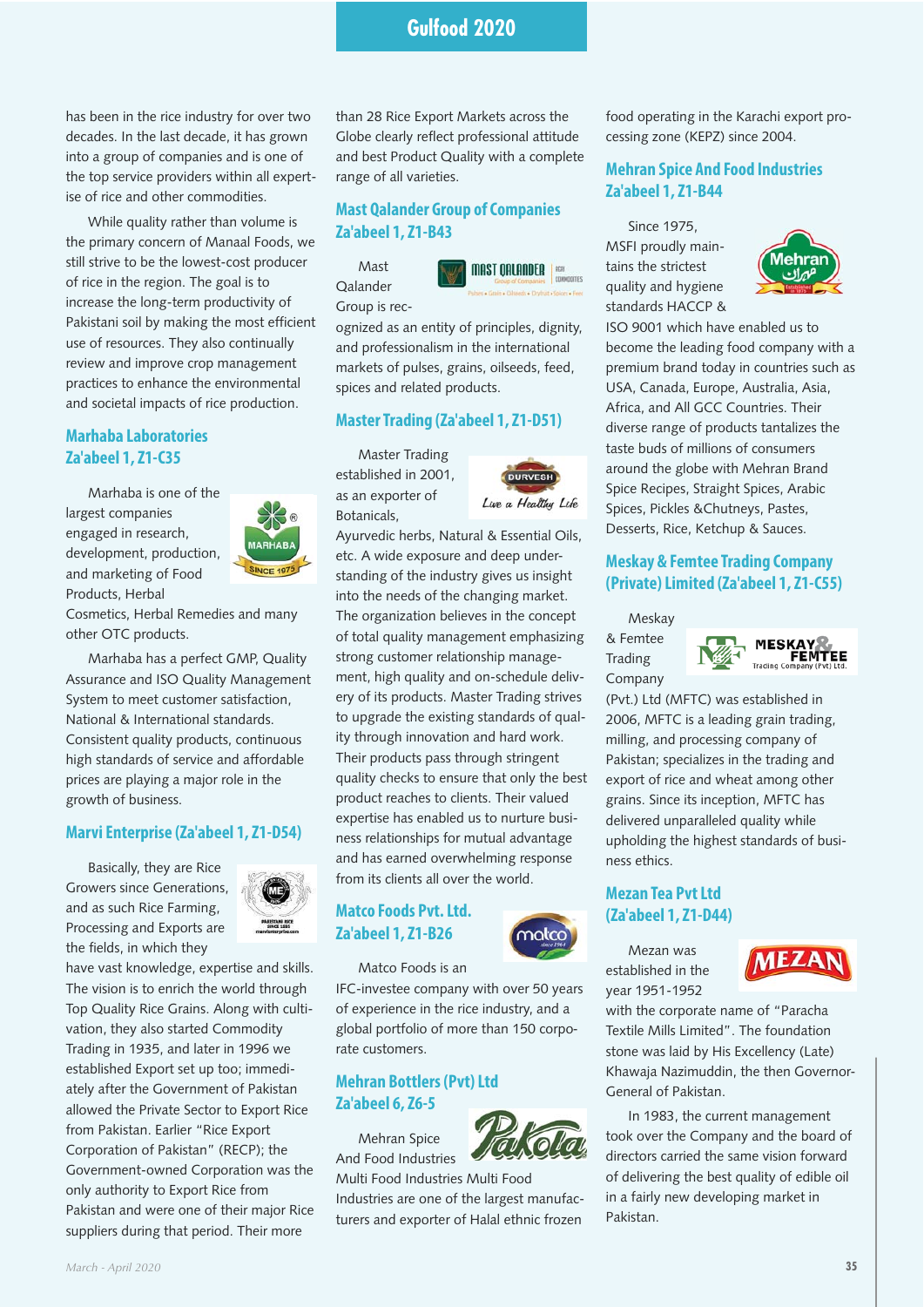#### **Millat Trading Company Za'abeel 1, Z1-C49**

They have incorporated state of the art techniques and machin-



ery to meet the international standard in rice production. From rice cultivation to packaging, today they have the latest rice milling/processing facilities based upon the technology of Japan. They are leading processors and exporters of the best range of Basmati rice. Since 1973 we are in a rich business and have taken great steps to maintain the qualities of rice.

#### **Minex International Za'abeel 1, Z1-D49**



They are Miner, Processor & Exporter of Natural Pink Himalayan Rock Salt Lumps, Chunks, Powder, Lamps & Blocks since 1975, they are the 3rd Generation in this Business.

Their Slogan in Himalayan, Pink Rock, cooking & Industrial Salt is 'YOU NAME IT WE HAVE IT with experience of past and technology of today.

## **Mohammad Hashim Tajir Surma Hall 7, Stand B7-47**

Hashmi is the official brand of the company Mohammad Hashim



Tajir Surma. It has been dedicatedly providing nature-based solutions for a healthy lifestyle to its customers. Hashmi is one of the oldest and most trusted names in the Industry in Eyecare, Health care and Personal care products.

Since 1794, Hashmi Group has been recognized for its quality products, customers' trust and socially conscious organization that pushed the boundaries in Pakistan and other global markets.

## **Moon Rise General Trading LLC Za'abeel Pavilion, ZP-128**

Moon Rice Corporation is committed from 1985 to provide its clients with the



best available food products from Pakistan.

During the decades they have committed to flourish and prosper in the competitive world market. Today Moon Rice Corporation is proudly supported by its worldwide customers growing every day by the sheer power of experience it holds with a promise to deliver only premium quality food products.

#### **Naurus Pvt. Ltd. (Za'abeel 1, Z1-C56)**

Naurus Pvt Ltd is one of Pakistan's most innovative food processing



companies that is now 70 years old. With a number of leading brands under its umbrella and a footprint in over 15 countries, they are one of the leading food processing companies in the industry. Qarshi Industries (Pvt) Ltd.

## **New Lal Shahbaz Traders Za'abeel 1, Z1-C61**

New Lal Shahbaz Traders (Dates Factory), specializes in the manufacturing and export of the



finest quality of Dates, Wet Dates and Dry Dates from the city of Khairpur, Sindh, Pakistan, with 30 years' experience in the industry and headquartered in Khairpur, Sindh, Pakistan consolidates the activities of the finest quality of Dates producers in the region through quality control, administrative protocols, effective marketing &sales, facilitation and streamlining of export activities.

## **Qarshi Industries (Pvt) Ltd. Za'abeel 5, Z5-B54**

Established in 1968, Qarshi is leading the trend to re-discover nature's wealth for the



benefit of people's health and wellness. They are the proud flag bearers of natural products in Pakistan, led by our flagship brands Jam-e Shirin, Johar Joshanda and over 300 products, most of the leaders in their categories.

Their products are a result of modern research, combined with the wealth of knowledge gained from ancient herbal

heritage. They believe the only way to bring you quality with no compromise, is to get the best of nature and produce them in the state-of-the-art facilities certified by national and international accreditations.

## **Quality Flavors (Pvt.) Ltd Za'abeel 1, Z1-E48**

At Quality Flavors PVT Ltd, they produce an extensive line of



sophisticated and high-quality Flavors, Fragrances, Pre-Mixes & ingredients. The factory is located in Lahore city, the Business hub of Pakistan. We have 6 production Lines, 1 Research and Development laboratory & 2 application Laboratories to provide consistent high-Quality products every time. They provide services to manufacturers of Beverages, Juice, Candy, Toffee, Biscuit, Ice-Cream, Milk, Health Food, Medicine, Soaps, Detergents & Cosmetics.

#### **Quality Rice Mill (Za'abeel 1, Z1-D40)**

Quality Rice Mill is an experienced rice processing and exporting company working for many years having a well equipped and



sophisticated Rice Processing Plant with a capacity of rice milling up to 75000 Metric Tons per annum, they are currently exporting our products to Kingdom of Saudi Arabia and Bahrain. They also process the products of other exporters locally who export their products to Africa and other destinations.

## **Quice Food Industries Limited Za'abeel 1, Z1-D60**

Quice has been a prominent name in the world of food



Truly TastePully

products for the last 4 decades. They aim and are committed to offering high quality and great tasting products in the category of food and beverages. They are currently operating with three business units consisting of cordials, fruit drink range and carbonated drink range. All three business units have a variety of SKUs to be offered domestically and inter-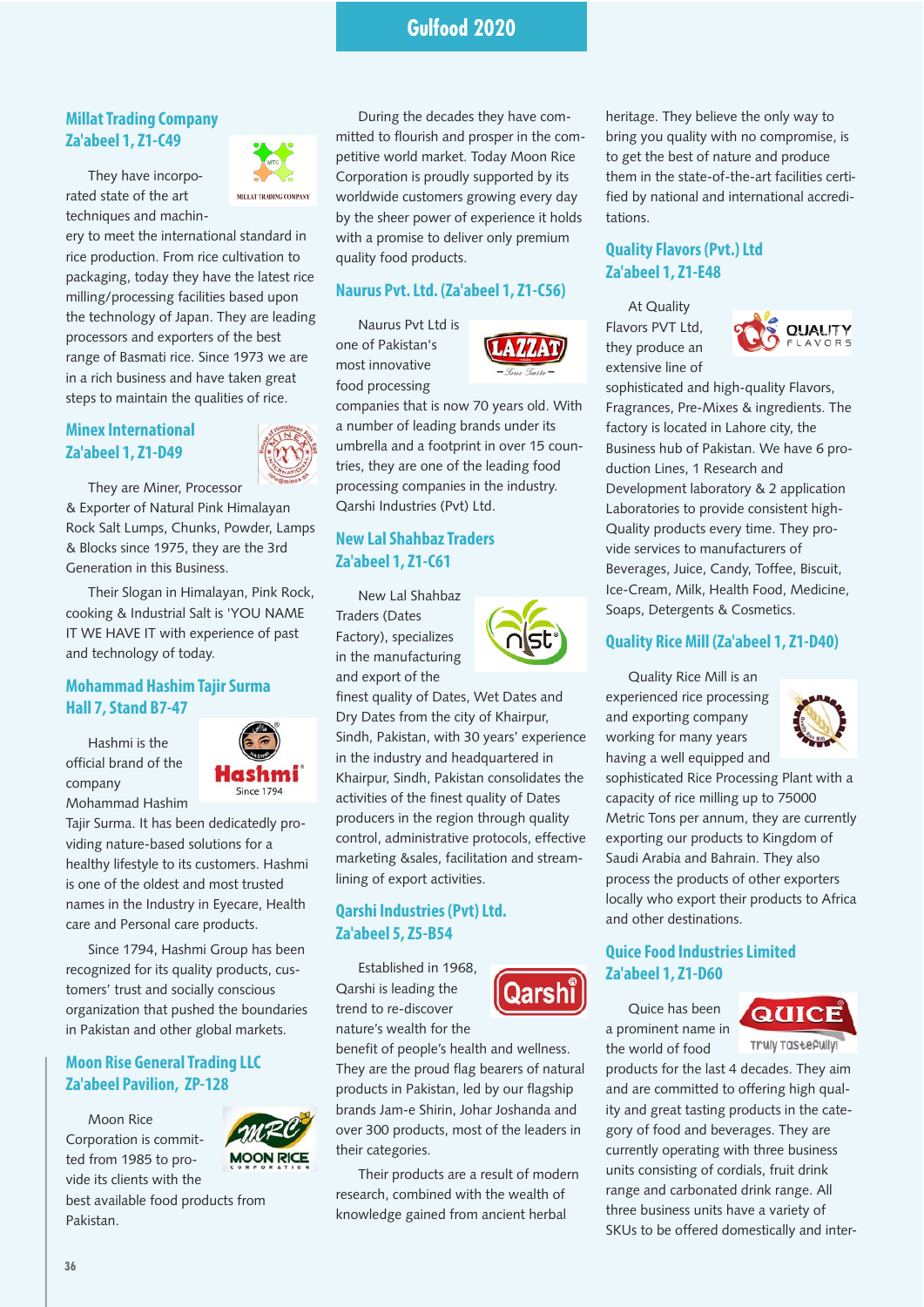nationally, emphasizing on fruit drink range they have been producing tetra pack juices in three different SKUs having seven different flavors and now they are under the process of launching PET bottled juices for the international market.

## **Quick Food Industries (Pvt.) Ltd. - Monsalwa Za'abeel 1, Z1-D46**

Quick Food Industry (MON-SALWA) is one the leading Frozen Food Company



from Pakistan incorporated in 1997. We at QFI are fully committed to producing and providing the best quality frozen food products. MonSalwa has State-of-Art Frozen Food Production Facility & Automated lines include Paratha & Stuffed Paratha, Samosa & Spring Rolls, Chicken Nuggets etc.

## **Rasti Lari General Trading Co. (L.L.C.) (Br) Hall 9, Stand 985**

Pearl Food Industries was established in 1982 with bright vision



and dedication which have now ultimately been converted into M/s. Pearl Confectionery (Pvt) Limited [PCL] and entered into the corporate sector in Pakistan. Today it is one of the largest confectionery manufacturer and exporter in the Country.

## **Rasul Flour Mills Pvt. Ltd. Za'abeel 1, Z1-D50**

Rasul Group of Companies (Registered trademark: Bake Parlor)



has developed a history of entrepreneurial excellence ever since its inception in 1926. Our management techniques, product diversification, high-quality standards and passion for growth has enabled us to grow tenfold within two decades and propelled us to the top of the Pakistani food industry.

Over the years the company has integrated forward from flour milling into the field of industrial baking, pasta and vermi-



**S Amden and Company (Za'abeel 1, Z1-D52)**

S-Amden was established in 1948, S-Amden seeks out to manufacture and distribute Flavors, essence, Fragrances, Beard Oil, Herbal Tea and Herbal Oil in Pakistan.

S-Amden is not only the leading manufacturer of flavors, essence and other products in Pakistan, but also has a powerful presence in countries around the world. They have only been to achieve it through the supreme collection of esteem products in every category, commitment to fulfill customer's needs and ontime delivery. $\blacklozenge$ 

celli manufacturing, ketchup and sauce categories, snack production and sherbet orange.

## **Rehmat-E-Shereen Sweets, Bakers & Nimco Za'abeel 1, Z1-C41**

Rehmat-e-Shereen is a globally famous sweet and baker's chain in Pakistan and



amongst the leading exporter of sweets, ghee, butter, bakery, and Nimco snacks. They have nine outlets in Karachi out of which three on Karachi International Airport and retail distribution coverage in more than 30 cities of Pakistan as well as global distribution network in USA, UK, Europe, Canada, Australia, Hong Kong, UAE, and unlimited households. They have been producing delicious high quality fresh and frozen traditional Pakistani sweets and delights, bakery products like Rusk, Cake rusk, Nan Khatai (sweet biscuits), assorted cookies, etc.

## **Rice Experts Enterprises Shk Saeed 2, S2-F49**

Rice Experts Enterprises embarked upon its journey in 1942 since then it



has been treating every milestone achieved as a slipping stone to go past another one. Today, in Pakistan and in many countries, consumer's lives have been touched by some of their finest rice brands. At present, the company's offering is preferred by connoisseurs across the globe from the USA, Canada, UK, Europe, Middle East and Southeast Asian countries.

## **Shangrila Private Limited Za'abeel 5, Z5-110**

Shangrila Private Limited commenced operations in 1988. With its offering of

high quality, premium, Halal and innovative products, Shangrila cemented itself as a healthy, great-tasting food brand.

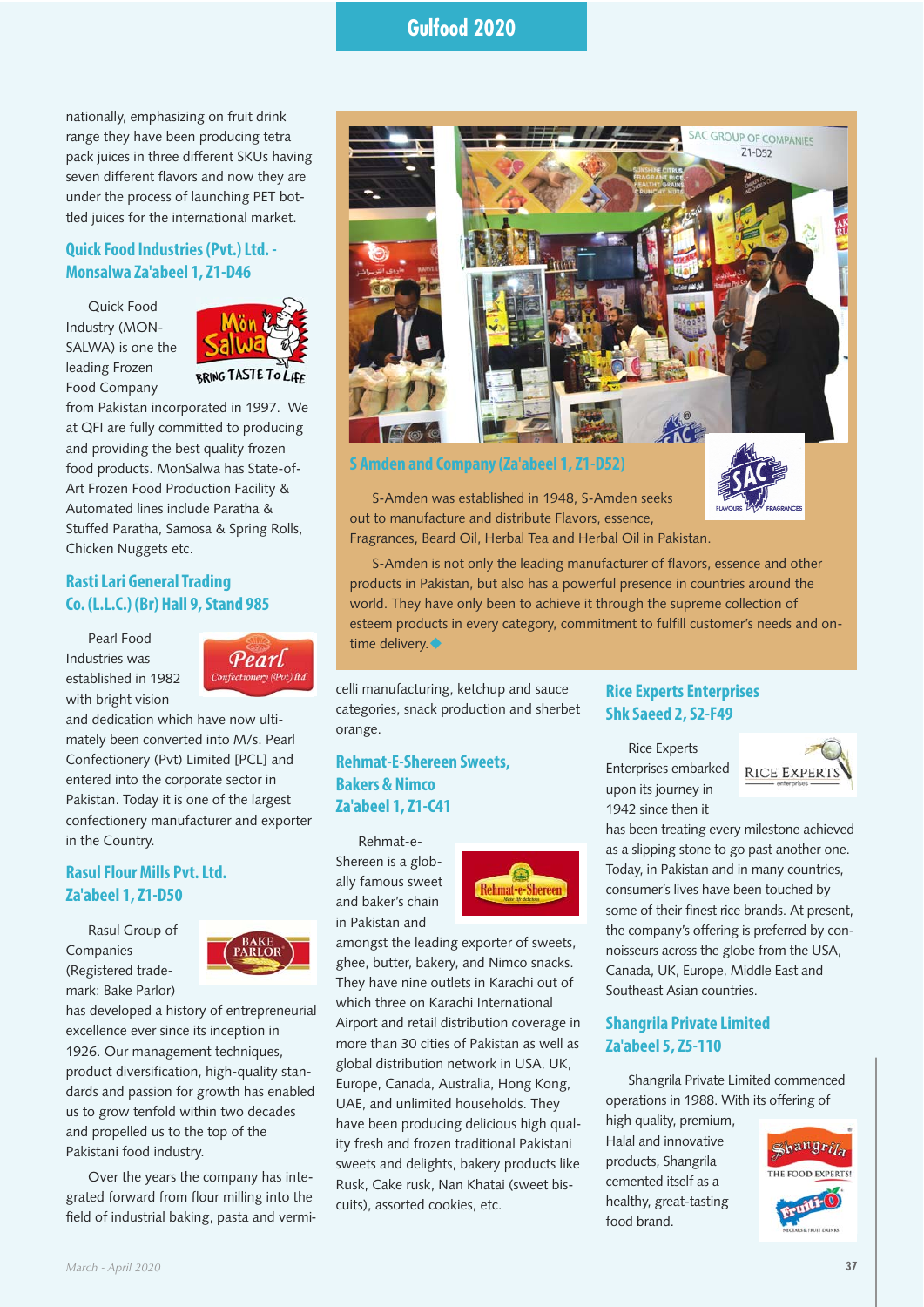## **Siddigia Rice Mill Za'abeel Pavilion, ZP-50**

They introduce as the leading exporter located in the heart of Punjab, near sunder industrial estate. They stepped in the rice



business in 1985 and with un-flagging efforts started to export in 2006. During this prolonged span of time a well-skilled and team of professionals hired in order to meet the standards of international marketing.

## **Sindh Punjab Traders Za'abeel 1, Z1-E54**

They are inordinately proud to introduce as leading market Giants in food Commodities,



in which their experience sprawls over around 30 years. Established in the early 90s, SPT is a Leading Grain Trading, Milling and Processing Company of Pakistan.

SPT group takes immense pride in owning state of art manufacturing plants, which has the milling capacity of 10,000 metric tonnes/month. Our Main Manufacturing Plant is situated in Port Qasim Industrial Zone Karachi and others in Kotri Industrial zone Sindh.

## **Soneri Group (Za'abeel 1, Z1-F17)**

Since 1992, Soneri group has specialized in manufacturing and exporting a wide



range of bubble gums, lollipops, soft chews, chocolate beans, chocolates, biscuits, cookies, toffees, soft jellies, etc.

#### **Staple Foods Pvt Ltd. (Za'abeel Pavilion, ZP-110)**

Staple Foods Pvt Ltd STAPLE is a rice, lentils, and

spices processing unit and export house located in the heart of the industrial zone at Port Qasim, Karachi - Pakistan. With

#### **Volka Food International Za'abeel 1, Z1-B59**

Volka Food is a leading manufacturer of confectionery, Biscuits and Pasta in Pakistan, they carry one of the best diverse portfolios to cater to the demands of the local market as well as for international buyers maintaining the world's highest standards of quality and taste for which Volka Food is famous for. The state of the art European plant ensures



the finest quality which made Volka Food International a household name in Pakistan and aboard from Australia to Canada.

branch offices in Dubai - UAE, Mombasa - Kenya & Los Angeles - the U.S.A, the company is ever expanding and has far and wide reached with a loyal customer base & product/brand presence in all continents of the world. From humble beginnings in the year 2000, the company has grown to become one of the leading rice mills in the country with the most modern and state of the art rice processing plant in the region. Our factory is ISO-9001- 2015 & FSSC22000 certified with an annual milling and export capacity in excess of 200,000 MT.

## **Talreja International Za'abeel 1, Z1-D38**

The company was established in the year 2005 our slogan is QUALITY IS POLICY. Thus,



they always strive to accomplish the task according to the commitment. Qualities maintain the zenith position. In fact, they never compromise with less quality. Due to hard work and full dedication, they have become one of the most reputed companies in the export arena.

## **Trade Development Authority of Pakistan (TDAP) Za'abeel 1, Z1- C31.D49**

The Trade Development Authority of Pakistan (TDAP), which was established

on November 8, 2006, under a Presidential Ordinance, shall have the Ministry of Commerce as its administrative ministry. TDAP is the successor organization to the Export Promotion Bureau (EPB) and is mandated to have a holistic view of global trade development rather than only the 'export promotion' perspective of its predecessor.

## **UniFood Industries Ltd. Za'abeel 1, Z1-C57**

UniFood Industries Limited (UFIL) is a new venture in the FMCG segment, the group is a

consortium between Faran Sugar, Habib Sugar, and Mehran Sugar. The



group has vast experience in Sugar, Ethanol, Banking, Real Estate, Insurance, Educational Institutes & Digital agency businesses (All under Amin Bawany Group). Companies working under Amin Bawany Group are Faran Sugar Mill, Sind Particle Board Mill, BF Modaraba, Reliance Insurance, Unicol Ltd and Unifood Industries Ltd. Amin Bawany Group has a distribution network in 134 domestic and international destinations spreading over to 5 continents. The group has more than 2000 employees and has an annual turnover of over 10 billion rupees.